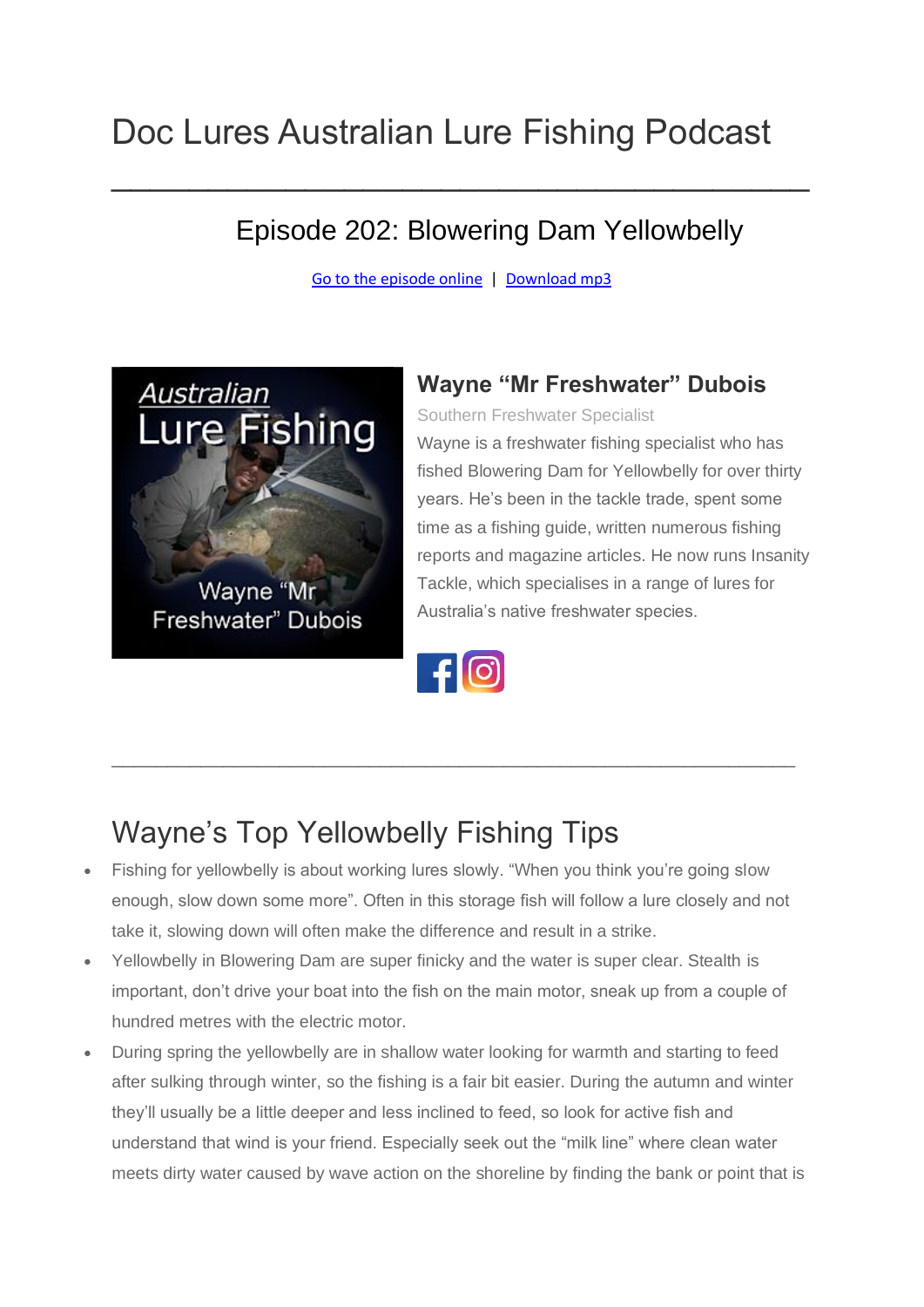most exposed to wind. Fish that are in this stirred up, muddy water are always actively feeding.

- Yabbies and frogs are the prime food items for yellowbelly, so be sure to work your lures in a fashion that imitates these food items.
- The lead up to the new moon is a great time to fish for yellas in this system, though some anglers prefer to fish around the full moon. The few days after a new moon are also great and the few days before a storm event can fish exceptionally well, though the yellas can often go quiet again during the actual storm.
- The best time of day to fish depends on the time of year. During winter and spring the fish move into shallow water to find warmth and the afternoons and early evenings fish best as the water has had more time to warm up. During summer it's the opposite, fish will feed more freely in the mornings before the water gets uncomfortably warm. Low light periods are always More reliable than the middle of the day, though fish can definitely be caught all day long.

### Wayne's Yellowbelly Fishing Tackle

- When fishing the spindly trees and other hard structure Wayne prefers to use light baitcast gear, although spin gear can also work well. 10lb braid with a 14lb leader is perfect for this style of fishing
- When fishing more open water and deeper areas with blades and soft vibes Wayne likes to use standard trout gear, with a 7ft rod of 2-3kg line class, 6lb braid mainline and 6lb fluorocarbon leader.
- Wayne prefers to use 3-4 rod lengths of leader due to the clarity of water and the habit of yellowbelly of shaking hooks when there's no shock absorption in the line.

## Wayne's Yellowbelly Fishing Lures

• A small ZX style blade is a good option to imitate yabbies and Wayne's company has developed a similar lure called a **Yab [Blade,](https://insanitytackle.bigcartel.com/category/blades)** which is larger and heavier and fishes better in deep water, when it's windy or when you're targeting bigger fish. The small ones (6g) can be used in shallow water, but Wayne likes the larger lures for hopping down deeper banks, windswept points and so on. Cast them out, let them sink to the bottom and then lift then sharply with a double 1-2m lift of the rod, then stay in touch with the lure without keeping the line tight. Fish usually pick them up on the drop or on the bottom. You can check out Wayne's article on this style of fishing here: